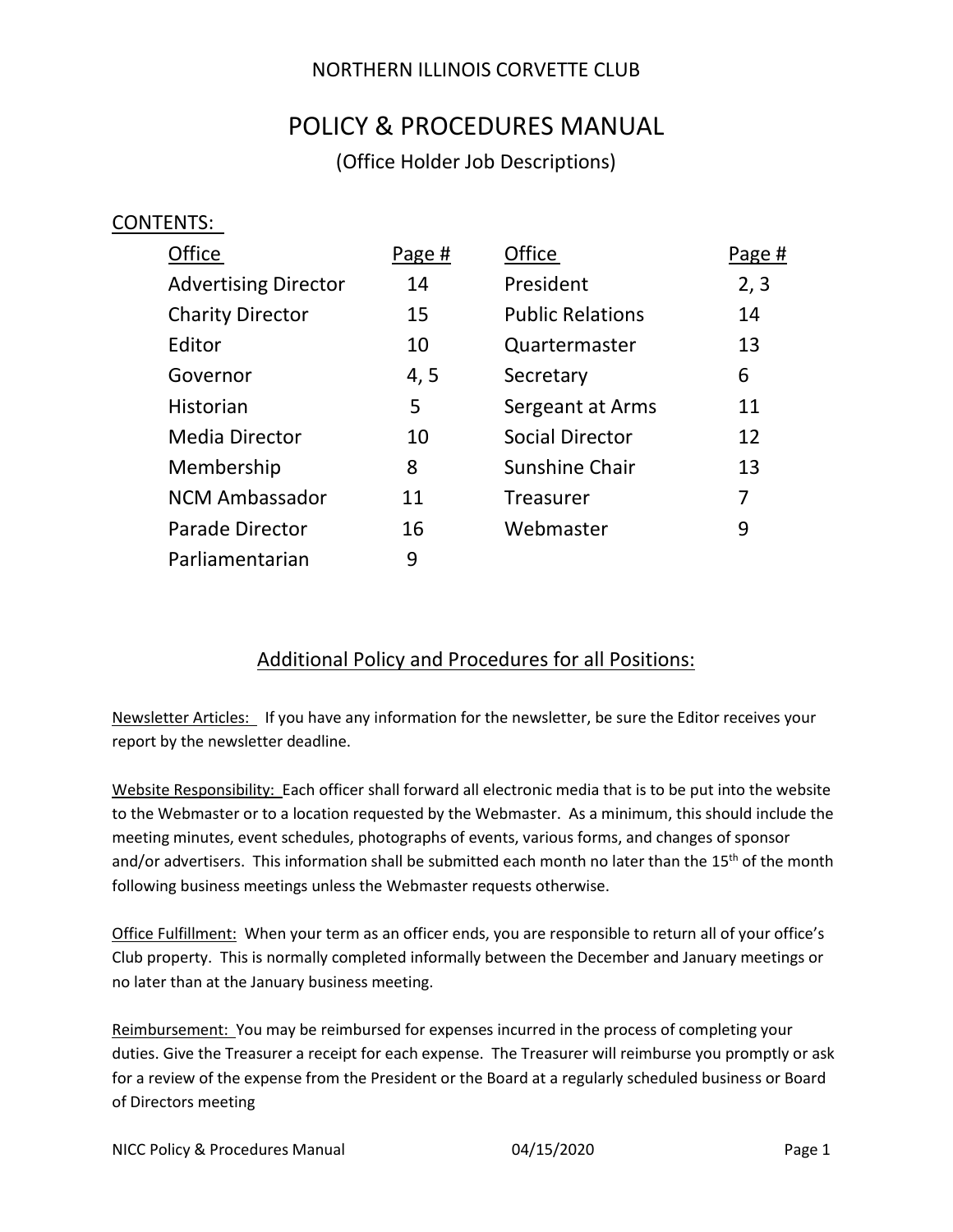# **PRESIDENT:**

It shall be the responsibility of the President to prepare and have available at each regular meeting of the membership an agenda, which will be used to conduct the business of the meeting.

The outline of the agenda will include the following items of business:

Call to Order

Introduction of Officers and Appointed Positions,

Introduction of guests,

Review and approval of previous meeting minutes,

Monthly reports by officers and appointees as needed

Board Meeting Recap if applicable

Old Business

New Business

Miscellaneous: Announce information from relevant flyers received from nonclub sources

Collection of Name Tag fines (Sergeant at Arms)

Raffles (Social Director)

Attendance Drawing (Membership Director)

Adjournment

The President is responsible for organizing any Board of Directors meetings as needed and as prescribed in the NICC Constitution and Bylaws in Article IV, section 3, fourth item (page6).

The President shall be responsible for ensuring that all suggestions submitted are addressed for discussion at the meeting of the Board of Directors. All suggestions which the Board of Directors judge as having merit shall be placed on the agenda and brought up at the next general membership meeting.

The President is responsible for organizing the annual meeting of the club and to ensure that the following actions are completed at that meeting:

1. Ask a member to stand in for opening the annual meeting (where a motion is made to designate a chairman and secretary for the meeting, usually the current President and Secretary.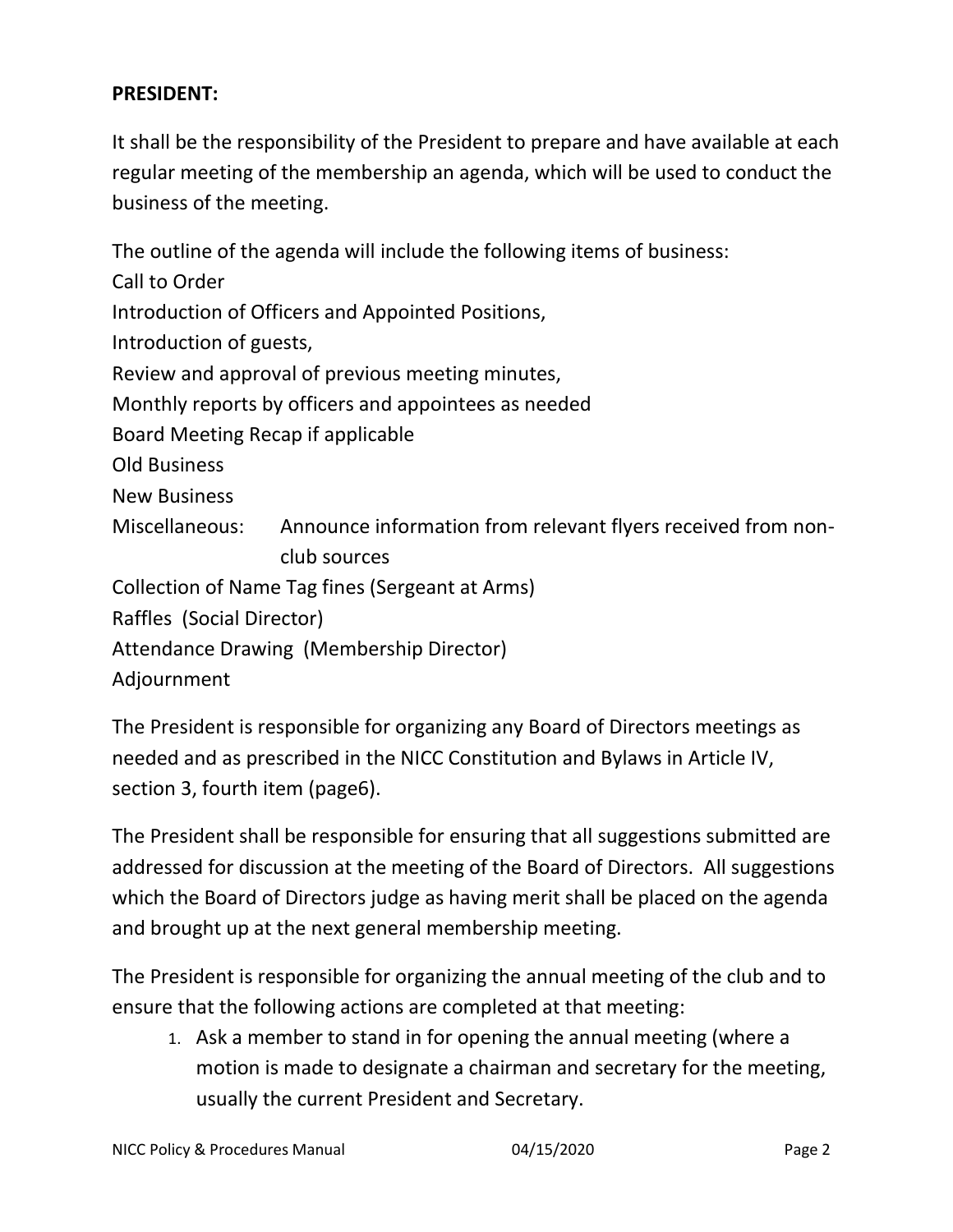- 2. Report on the actions of the corporation (club) for the past year and prospects for the coming year.
- 3. Ask for a member to read the required corporate resolutions.
- 4. Introduce the present Directors and officers and ask for the nominating committee chairman to read the names of the nominations for the coming year.

The President shall be responsible for the completion and timely filing of the annual federal and state corporate documents as follows:

- 1. Annually file the IRS tax exempt organization on-line form 990-N (or similar) by the 15<sup>th</sup> day of the 5<sup>th</sup> month after the close of the tax year  $(May 15<sup>th</sup>)$ .
- 2. Submit the Illinois Charitable Organization Annual Report form AG 990-IL within 6 months after the close of the tax year (June 30).
- 3. Submit the Illinois not for profit annual report form NFPCAF by the anniversary date of incorporation (May 20). Note: The registered agent of the club (Reilly Law Offices) will assist with filing this form.

The President shall be responsible for putting an article in the monthly newsletter. This can be a positive way to encourage membership participation and calling attention to specific meetings, events, and social affairs, thanking members for a job well done, etc.

The president is responsible for ensuring the nominating committee (for presenting the slate of Officers and Directors for the coming year) is established as needed and as defined by the NICC Constitution and Bylaws in Article VII, section 2, second item (page 14).

The President is responsible for ensuring that the club owned equipment used for conducting the regular club meetings is available at each meeting and to provide the equipment to the new President at the time of the change of office.

In addition, see Constitution and Bylaws, Article IV, section 6, second item (page 8 & 9).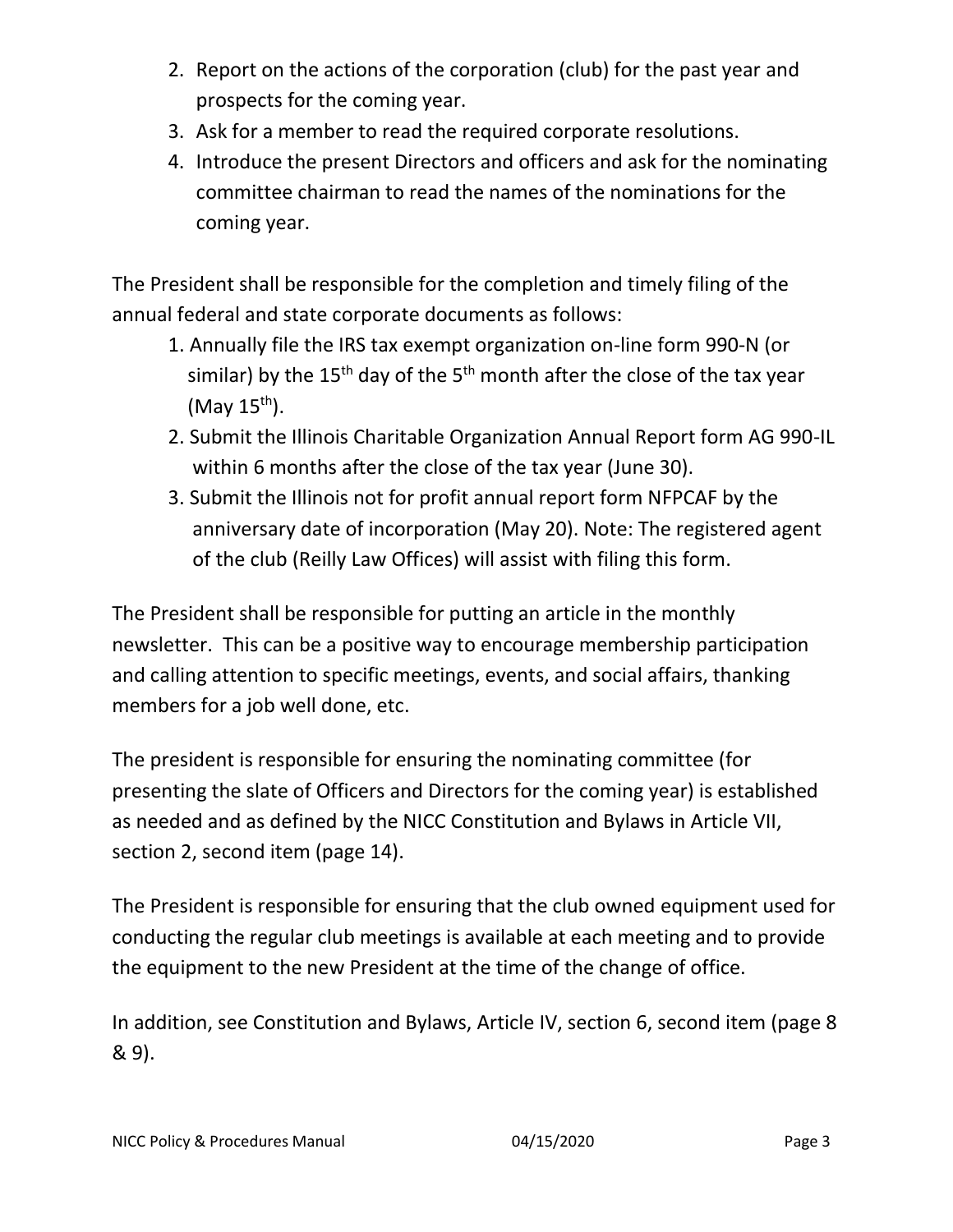# **GOVERNOR:**

The Governor shall represent NICC at the Board of Directors' Midwest Region (MWR) meetings and at the National Council of Corvette Clubs, Ins. (NCCC) meetings.

He/She must attend no less than three (3) of the four (4) regularly scheduled meetings of the NCCC Board of Governor meetings. He/She shall be reimbursed for no more than four (4) NCCC meetings. If a Board of Governors' meeting is held during the National Convention, it will not be reimbursed. Reimbursement shall be for a maximum of two nights lodging and transportation cost to and from the Board of Governors meeting location, which are reasonable and customary.

The Governor shall have such further powers and duties as may be described in the Constitution and Bylaws.

#### Duties:

Liaison officer between the NICC, MWR< and NCCC. The recommended guidelines for being Governor are fairly explicit as to the required duties.

Foremost responsibility is to be familiar with the NCCC Rulebook, and be completely aware of the responsibilities to NCCC, MWR, and NICC.

You must also read and follow the Midwest Region's Standard Operating Procedures.

You must provide a brief report at each monthly business meeting as to requirements, changes, upcoming events provided at the NCCC & MWR meetings and interim communications.

Your monthly meeting report is to be provided to the NICC Secretary and the NICC Editor.

You are to keep updated on the NCCC Insurance Program as to coverages and requirements.

You are to maintain the various NICC signed waivers for the required length of time as required by NCCC.

Expense reimbursement is to be provided to the NICC Treasurer on a monthly basis on approved NICC Reimbursement form with copies of all receipts.

Once you have received a completed and approved new NCCC Membership Application form or Renewal from the NICC Membership Director, you will enter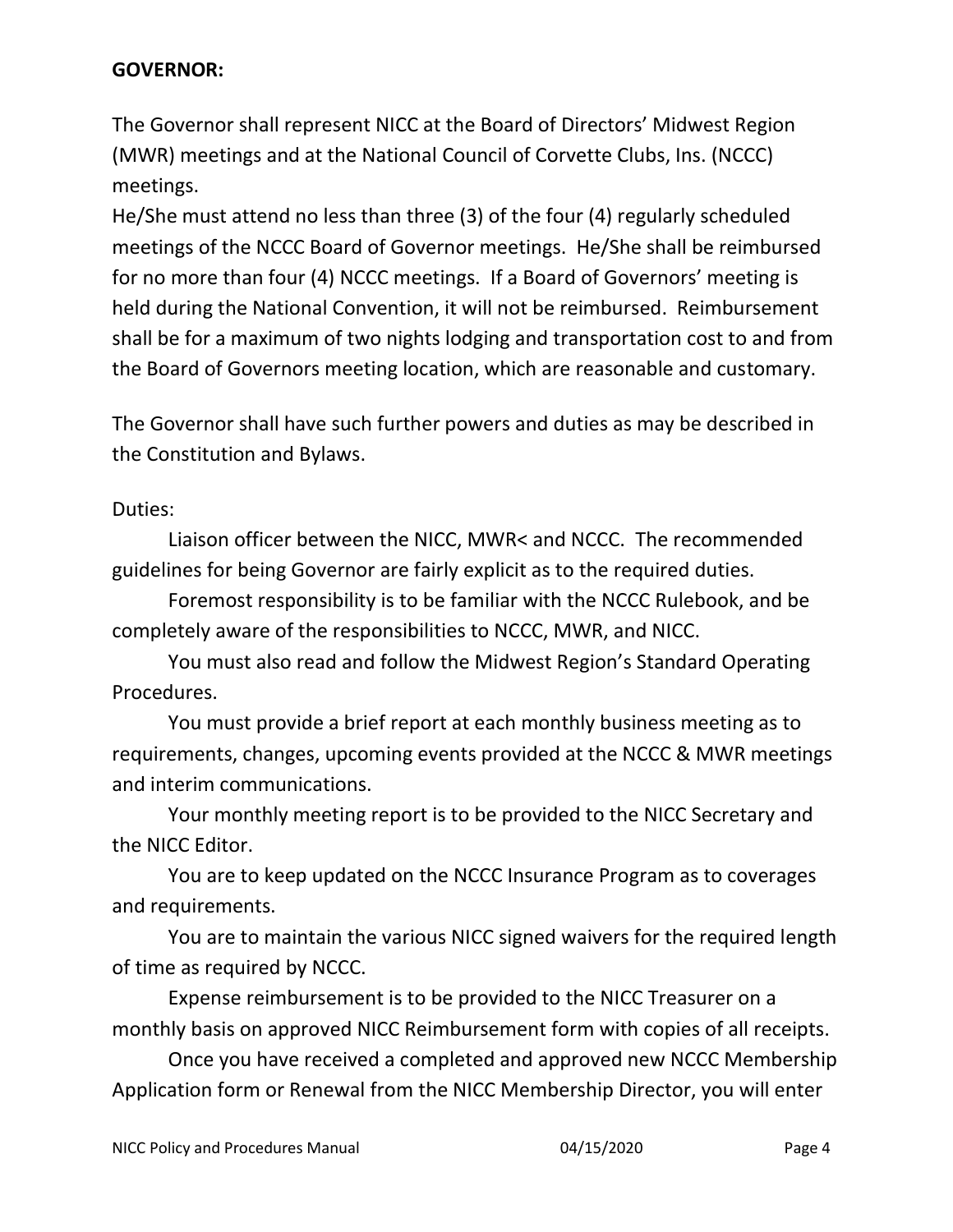pertinent information into the National Membership database. New members will then be provided by you, with a new NCCC membership number. They will also receive a new membership card from NCCC. Renewing members will be officially entered into the system and receive a new membership card from NCCC.

You are to immediately update the NCCC Membership database with any new membership changes/updates members provide to the NICC Membership Director and Governor.

You will maintain the NICC pylons, flags, signs, safety vests and miscellaneous items necessary to put on various NICC events.

You are to maintain familiarization with the NCCC Rulebook for the "Host Club Governor" responsibilities at every NCCC sanctioned and non-sanctioned event.

You are to provide an updated year end Club Charity Activity Report to the NCCC Director of Charity.

------------------------------------------------------------------------------

#### **HISTORIAN: (**From Policy and Procedures notebook dated 12/2/2018.)

As Club Historian you, and your volunteer committee, are responsible for collecting and storing all club slides, pictures, video, scrapbook, articles, club statistics, member statistics, etc. This information should be readily available upon request.

Club Historian is responsible for a complete listing of historical items the club has accumulated.

When special arrangements need to be made for formatting club historical items, you must get an estimate on cost and present this figure to the Board of Directors for approval. (Note: If you know there will be a need for upcoming expenses for your position, submit the estimated figure to the Treasurer for including in the forthcoming budget year.)

You and your committee should solicit from member's pictures, newspaper and magazine articles on the club and/or its members.

The Club Historian shall be responsible for putting an article in the monthly newsletter. This should be an historical item from the club's archives.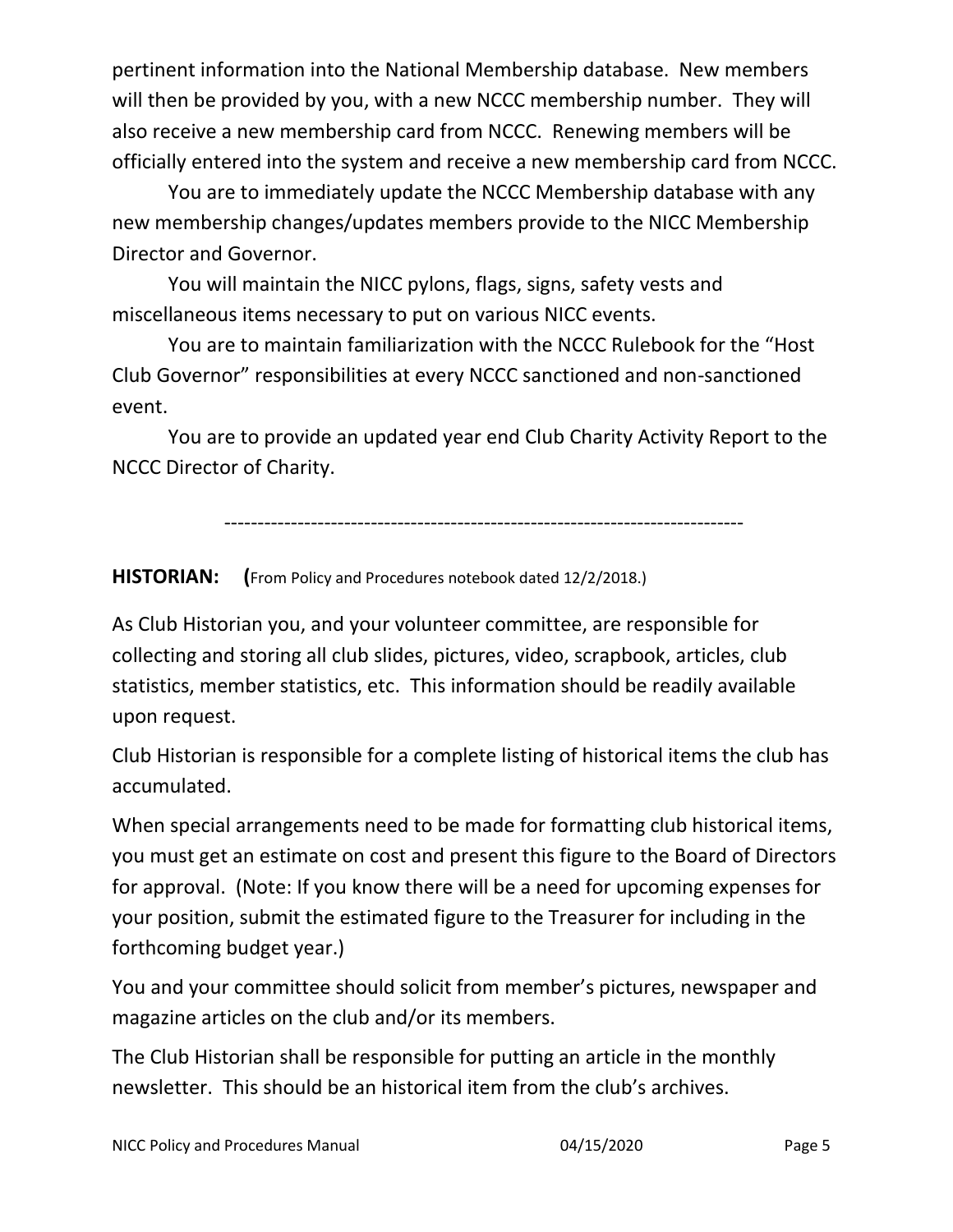### **SECRETARY:**

The secretary shall attend all meetings as is possible of the officers, directors and members. She/He shall record synopses of the Board of Directors' meetings which she/he shall then submit to the President. She/He shall record minutes of the monthly members' meetings which she/he shall then submit to the editor for publication in the Vette Visions newsletter. She/he shall keep copies of each meeting's synopsis and minutes in a binder or book provided for that purpose. Every January she/he shall provide NICC's attorney with the original minutes of each monthly members meeting from the twelve months of the previous year. She/he shall perform all duties incident to the office of secretary and such other duties as from time to time may be assigned to him or her by the President or by the Board of Directors. If the secretary fails to get the minutes of the club monthly members meetings to the editor for publication in Vette Visions then she/he is responsible for a separate electronic mailing of it to each member.

The Secretary may, in her or his absence, delegate duties, powers and responsibilities to one or more assistant secretaries or substitutes unless such delegation shall be disapproved by the Board of Directors.

Additional Duties:

- Note any changes of officers as indicated in each month's minutes. Add new members to the roster by keeping copies of rosters posted by the
- Membership Director.
- Add new members' names to the minutes of the members meeting that they first attend.
- All minutes of meetings are to include number of members and guests attending.

Also, see Constitution and Bylaws Article IV, section 6, item 4, page 9.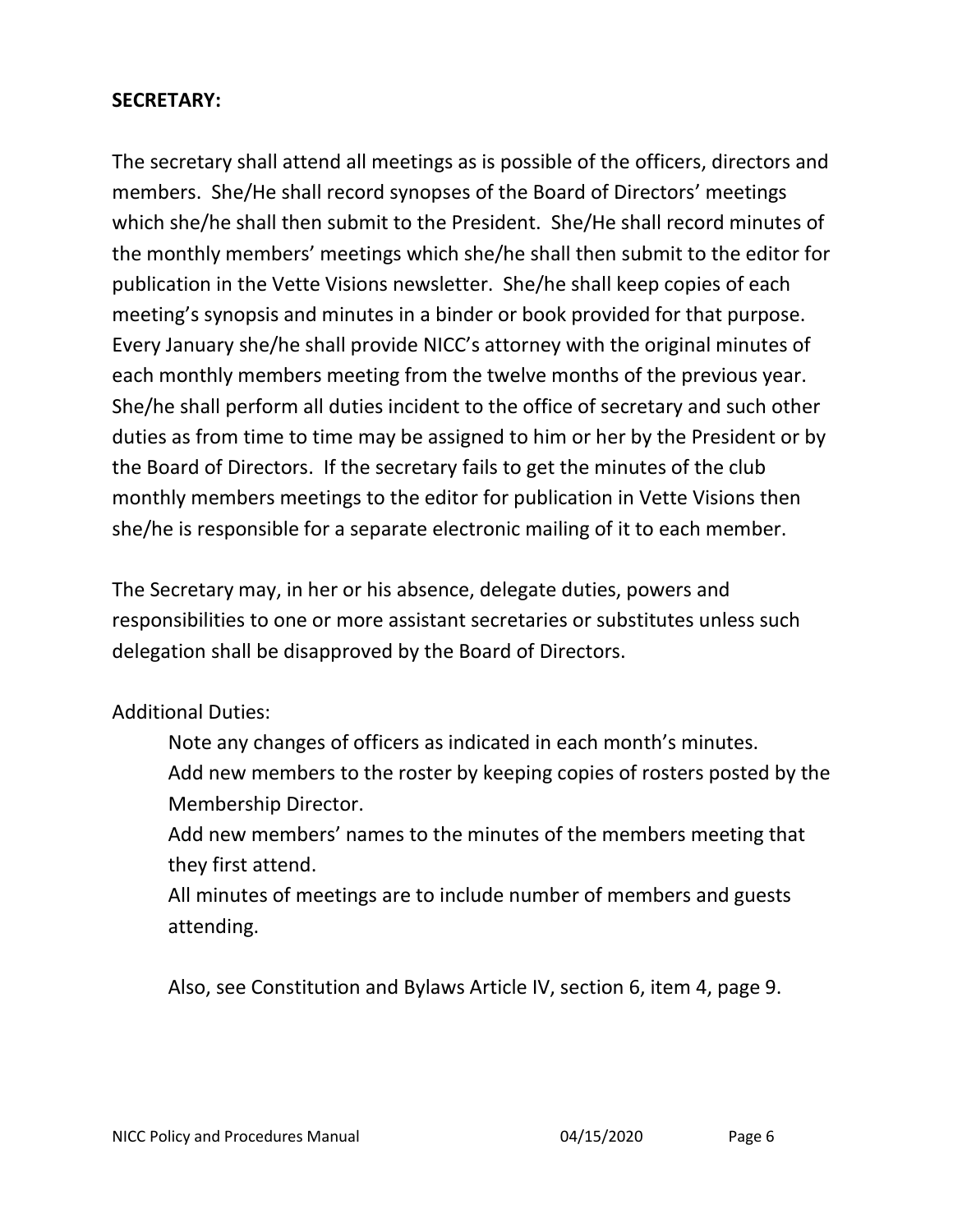#### **TREASURER:**

Constitution & Bylaws, Article IV, section 6, item 5, page 9:

The treasurer shall have custody of the Club funds and securities, and shall keep full and acurate accounts of receipts and disbursements in books belonging to the Club, and shall deposit all monies and other valuable effects in the name of the Club, and shall deposit to the credit of the Club in such depositories as may be designated by the Officers and Board of Directors. The treasurer shall be responsible for compiling a financial statement, accounting for all Club monies, at the end of each fiscal year. He/She shall render to the Officers and Board of Directors or members whenever they may require it, an account of his transactions as treasurer and the financial condition of the Club. The Treasurer shall present at the monthly meetings an update of income and expense compared to the planned budget. The treasurer may delegate any of his duties, powers, and authority to one or more assistant treasurers unless the Board of Directors disapproves such delegation. The treasurer shall have such further powers and duties as may be prescribed in the Constitution and Bylaws of the corporation.

At each monthly business meeting be prepared to give a brief rundown of individual account balances and total NICC funds available.

Membership Director will give you the NCCC membership applications and monies. After all have been received, give the NCCC applications and a check (made payable to the NCCC Midwest Region) for the amount due NCCC to the Governor.

Reimbursement of expenses should be handled on a "no receipt-no money" basis. If you question expenses, bring them before the Board of Directors.

Before year-end, you are responsible for a projection of the next year's income and expense.

You are responsible to maintain all club treasury files as permanent club records.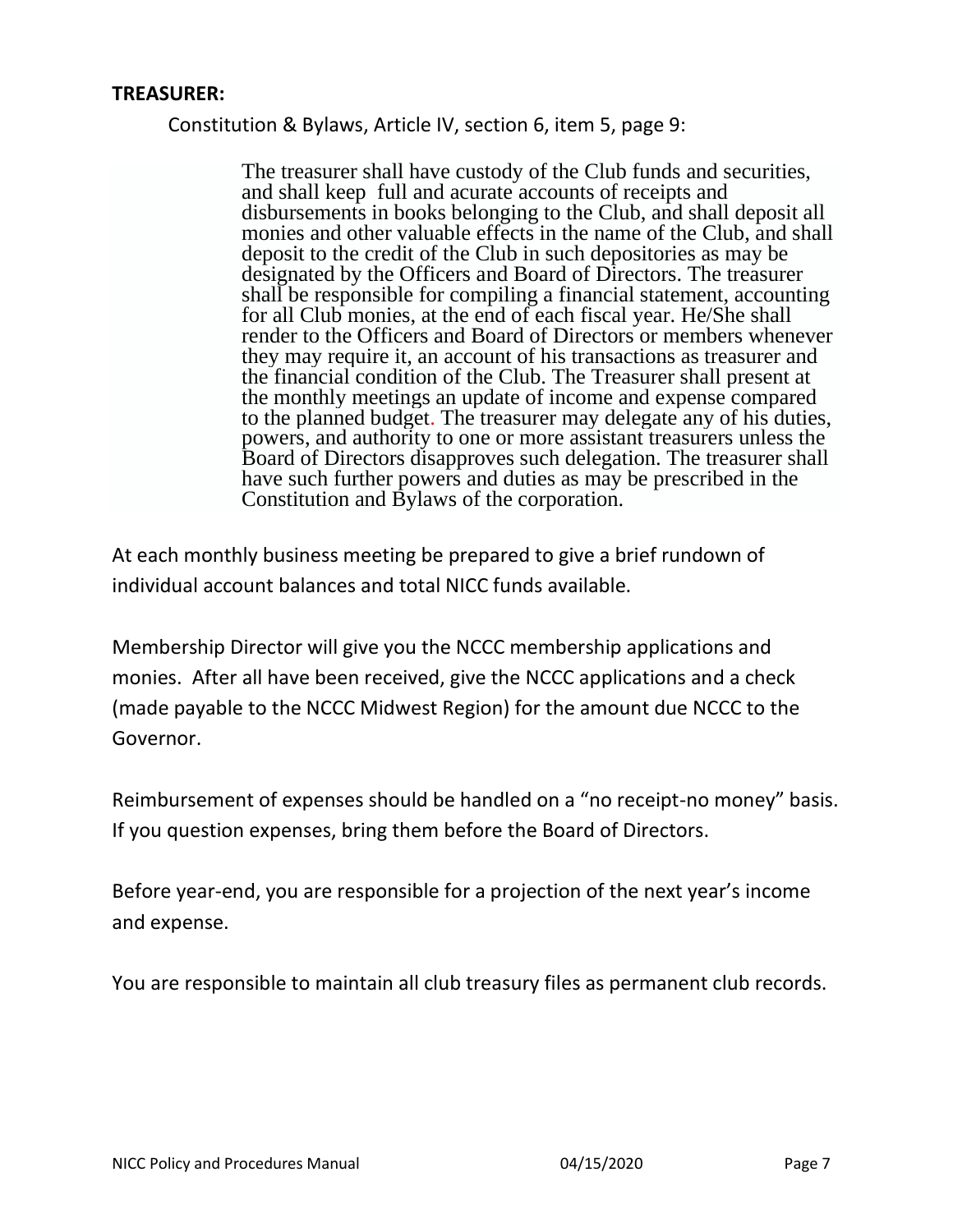### **MEMBERSHIP:**

Check the P.O. Box at least once a week.

Update the membership roster constantly. Whenever updated, have the webmaster send it in an email blast to all members.

Ensure the membership application form on the website is current.

#### At each meeting:

- 1. Be prepared to give a membership report.
- 2. Give each quest a Prospective Member packet.
- 3. Handle the Attendance drawing. All members are eligible for the drawing. Drawing starts at \$10.00 and increases \$10.00 for each meeting when the winner of the drawing is not present.

#### New Members:

1. If someone wishes to join NICC via email or phone call and you cannot answer all their questions, get other officers involved. If at a meeting or event, provide a prospective member packet and have him/her fill out both the NICC and NCCC membership applications and collect the required dues. On a timely basis, give dues to the Treasurer.

2. Email copies of the NICC application to the President, Governor, Webmaster, and Editor. Also email a copy of the NCCC application to the Governor. The Governor will get a check from the Treasurer for NCCC dues.

3. Send a welcoming email.

4. Order name tags. When received, prepare new member packet and either mail to the new member(s) or deliver at the next meeting. A new member packet includes a welcome letter, name tags and lanyards, business cards, brochures for NICC and National Corvette Museum, and an NICC decal.

5. Take a picture of the new member(s) at the first opportunity and prepare a short article to be published with the picture in the next newsletter.

6. Email or text reminders of the next few meetings.

#### Renewals:

1. By August 31 each year send renewal applications and cover letter to all who were members as of July 1.

2. Renewals are due by October 15, or there is a \$10 late renewal fee.

3. Include an NICC application in both the Sept and Oct Vette Visions.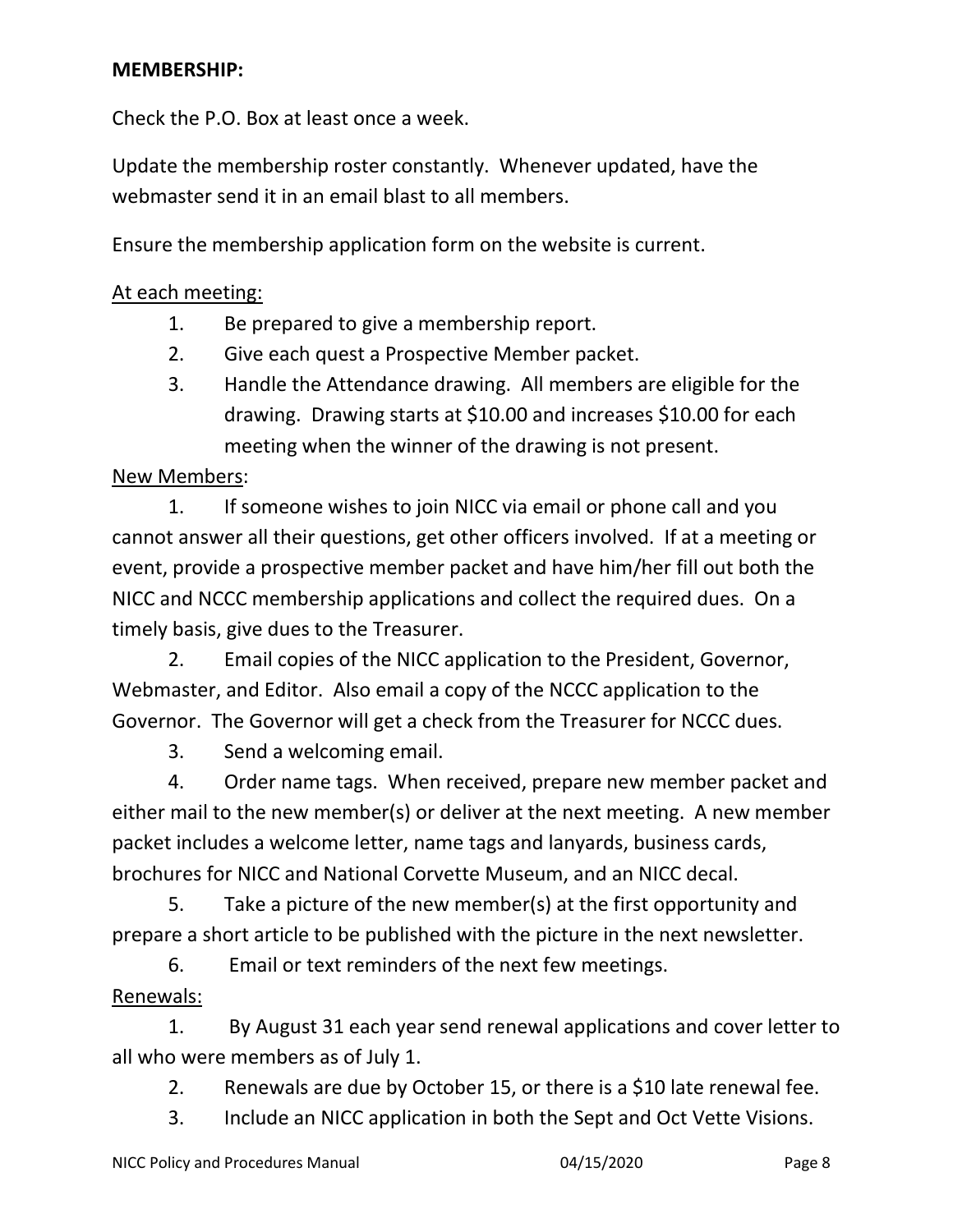#### **PARLIAMENTARIAN:**

Parliamentarian will advise the President on parliamentary procedures in handling motions and voting, etc. at meetings according to Roberts Rules of Order.

He/She should know the NICC Constitution and Bylaws forwards and backwards. When called upon he/she should be able to give an immediate answer or at least know where to find the answer to a question.

Parliamentarian shall keep the Policy and Procedures Manuals up to date for each officer.

Constitution and Bylaws: Article IV, section 6, item 7, page 10:

The Parliamentarian shall be responsible for the Constitution and Bylaws and amendments thereto. He/She shall coordinate all motions to amend this Constitution and Bylaws. He/She shall also record all such motions. The existing Parliamentarian shall head the committee to review this Constitution annually.

--------------------------------------------------------------------------

### **WEBMASTER:**

#### **Duties:**

Manage and update all areas of the NICC website.

Add all new and delete all old member email addresses from the internet provider.

Send out all email blasts to members.

Oversee all NICC email boxes. Monitor and respond to all emails coming into the NICC webmaster email box.

Maintain advertiser page and upgrade advertiser flash drive to be used at monthly Club meetings.

Also see Constitution and Bylaws, Article IV, section 6, item 13, page 11.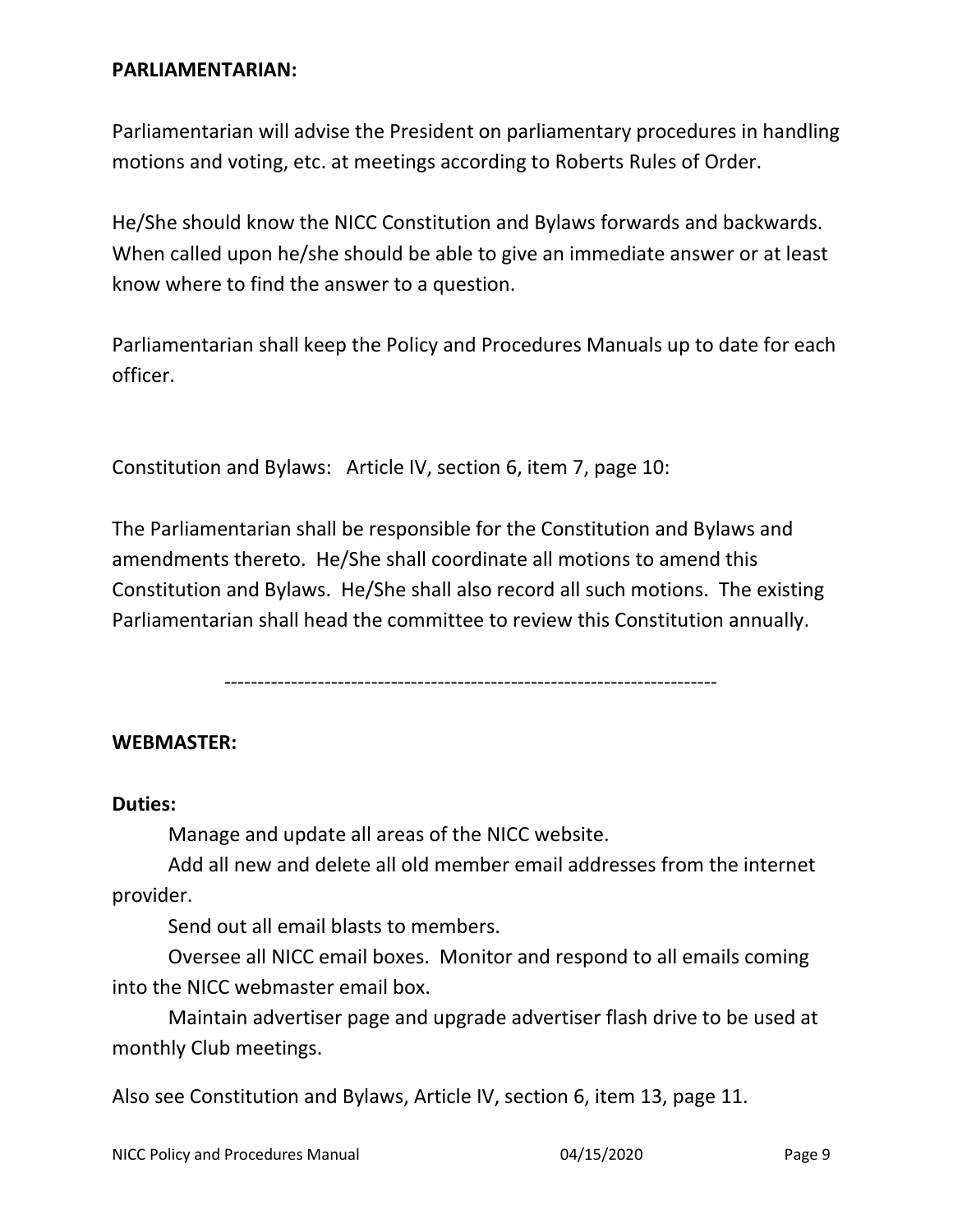#### **EDITOR:**

Vette Visions Newsletter Editor is responsible for:

Soliciting membership for news articles.

Conducting research for articles to include in the newsletter.

Creating monthly column for the newsletter.

Ensuring member monthly columnists submit articles in a timely manner.

Announcing at club meetings due dates for articles to be published in the newsletter. Include any other pertinent information about the newsletter for member knowledge.

Reviewing and editing news articles as appropriate.

Preparing the President's letter for publishing to the website. Transmit completed document to the webmaster.

Reviewing and editing draft of meeting minutes and publish in the newsletter.

Preparing approved minutes for publishing to the website. Transmit completed document to the webmaster.

Attending meetings of the NICC Board of Directors.

In addition, see Constitution and Bylaws, Article IV, section 6, item 9, page 10.

------------------------------------------------------------------------------------

# **MEDIA DIRECTOR:**

He/She is to monitor Facebook posts, answer inquiries and post event information to Facebook.

Constitution and Bylaws, Article IV, section 6, item 20, page 11: To promote interest in the Club, Social Media will be actively coordinated by this position.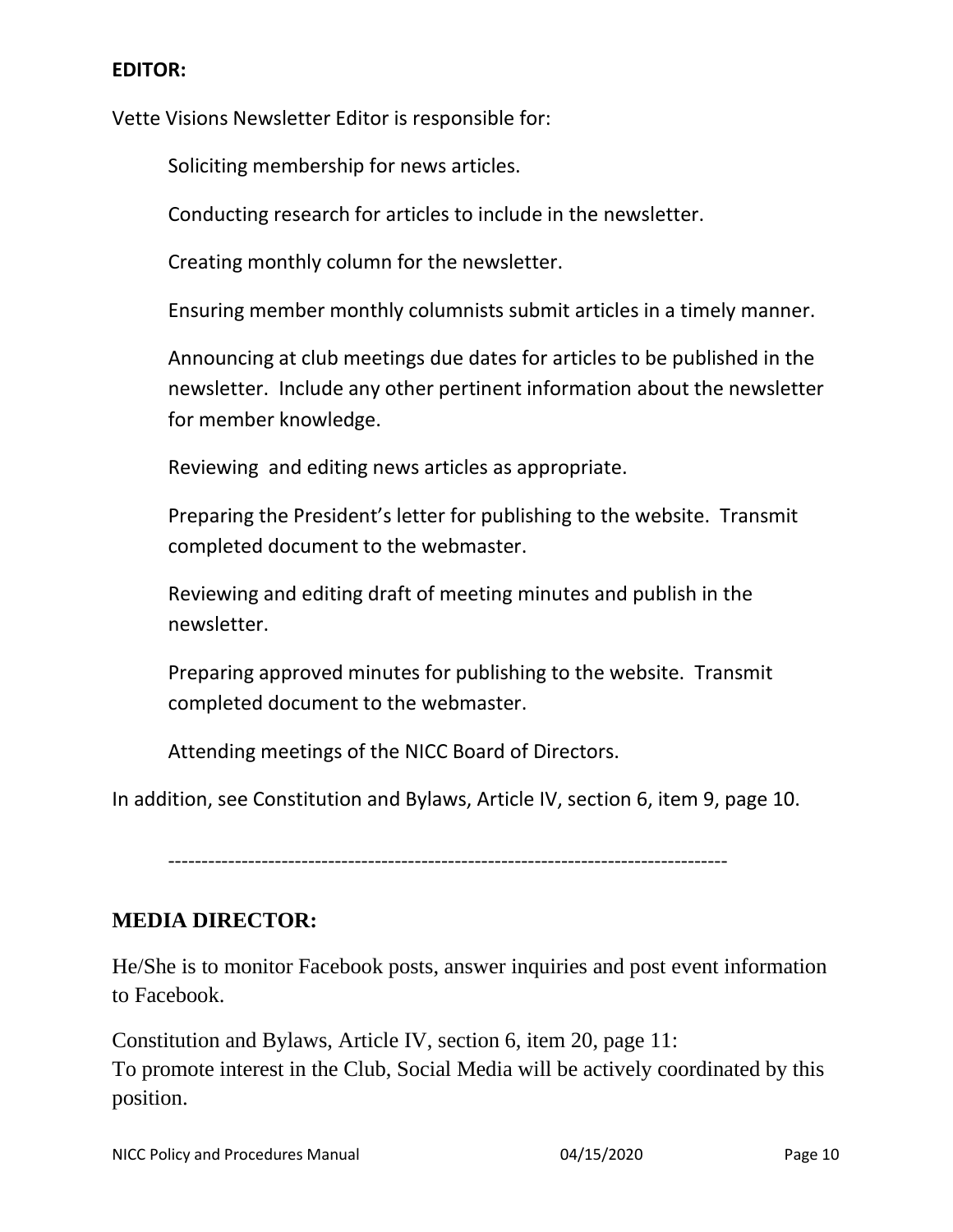# **NATIONAL CORVETTE MUSEUM (NCM) DIRECTOR:**

Constitution and Bylaws, Article IV, section 15, page 11:

The NCM Ambassador shall represent the NICC to the National Corvette Museum Council (NCM) and its staff. The Ambassador provides our Club a two-way communication link to the NCM. The representative/liaison receives the most current and correct information from the Museum, and conveys that information at our Club meetings and/or events.

The Ambassador promotes and solicits support for the Museum and other promotional activities. Additionally, the Ambassador communicates concerns, ideas and suggestions to the NCM.

------------------------------------------------------------------------

#### **SERGEANT AT ARMS:**

Sergeant at Arms is responsible for preserving order at meetings. This means to keep talk to a minimum between Club members at all times, especially when reports are given and when members are recognized by the President. A simple "QUIET" every once in a while, when required, seems to get the point across to members.

During the meeting, when sign-up sheets are passed around, it is the responsibility of the Sergeant to be sure the sheets have gotten to everyone and returned to the originator.

Sergeant at Arms is responsible for organizing Club meeting Corvette parking.

At each monthly business meeting, the Sergeant at Arms collects badge fines from members who are not wearing their nametag. Currently (2019) the fine is \$1.00. If a new member does not have a badge yet no fine is due.

In addition, see Constitution and Bylaws, Article IV, section 6, item 8, page 10.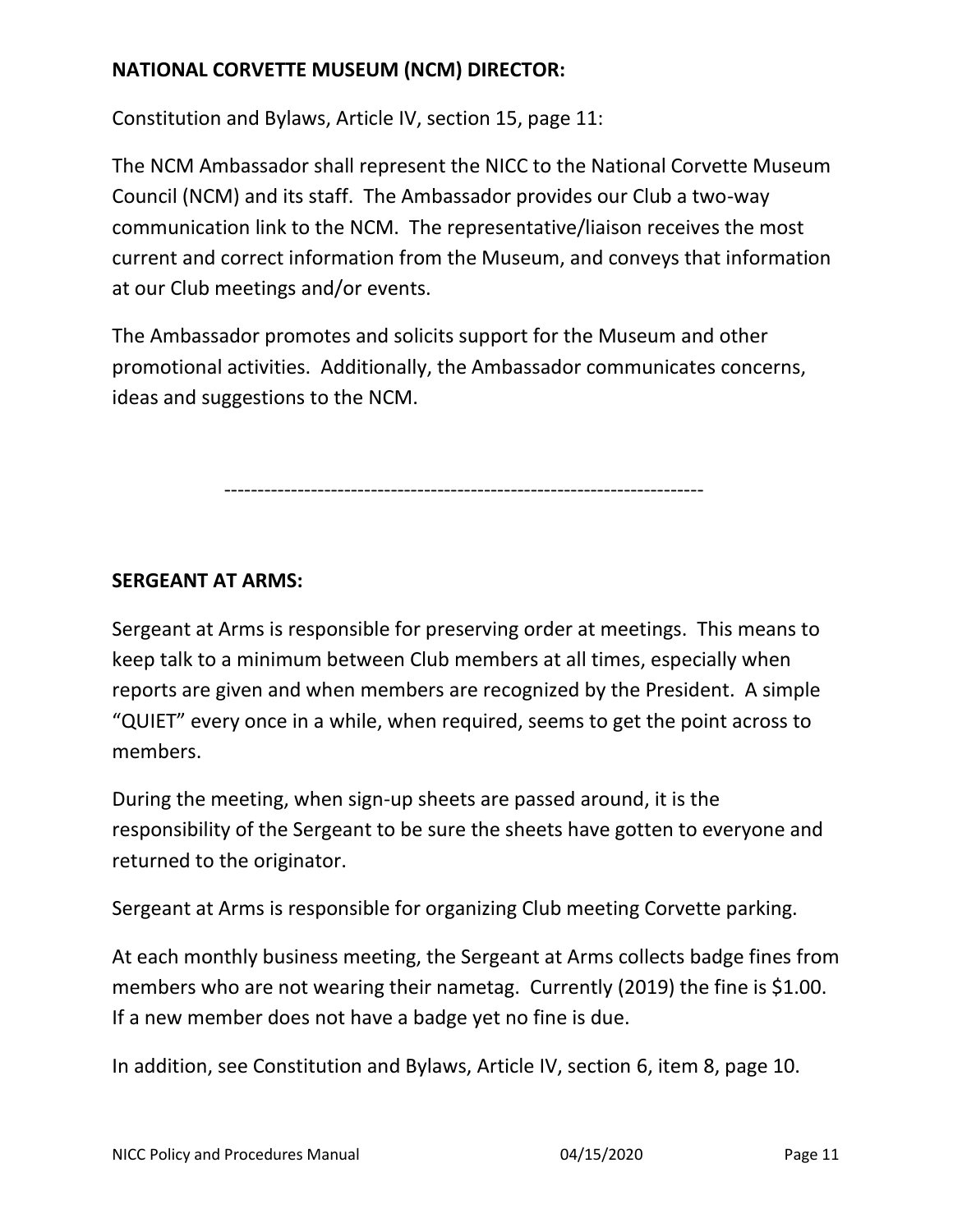# **SOCIAL DIRECTOR:**

It is the responsibility of the Social Director to be the friendly face in the crowd to new members and to encourage their participation in upcoming activities and events.

She/He is to seek out chairpersons for, and coordinate, all social activities that the club may decide they want to hold. Examples could include a picnic, Christmas party, progressive dinner, spring run, fall run, etc.

She/He is to go over upcoming social events and make sure people who sign up to chair events have flyers made up and send information to the website for posting. Also need to remind chair persons to obtain waivers and have them signed by the participants of the event or activity.

She/He will be in charge of the Club raffle held at the monthly membership meetings. This involves selling the raffle tickets and purchasing the prize items. Such items should be Corvette related at least 50% of the time. Cost of the items purchased that are not covered by ticket sales to be determined by the Board of Directors annually.

She/He will plan and organize (or create a committee) for the Winter Party held each year typically in January.

In addition, See Constitution and Bylaws, Article IV, section 6, item 10, page 10.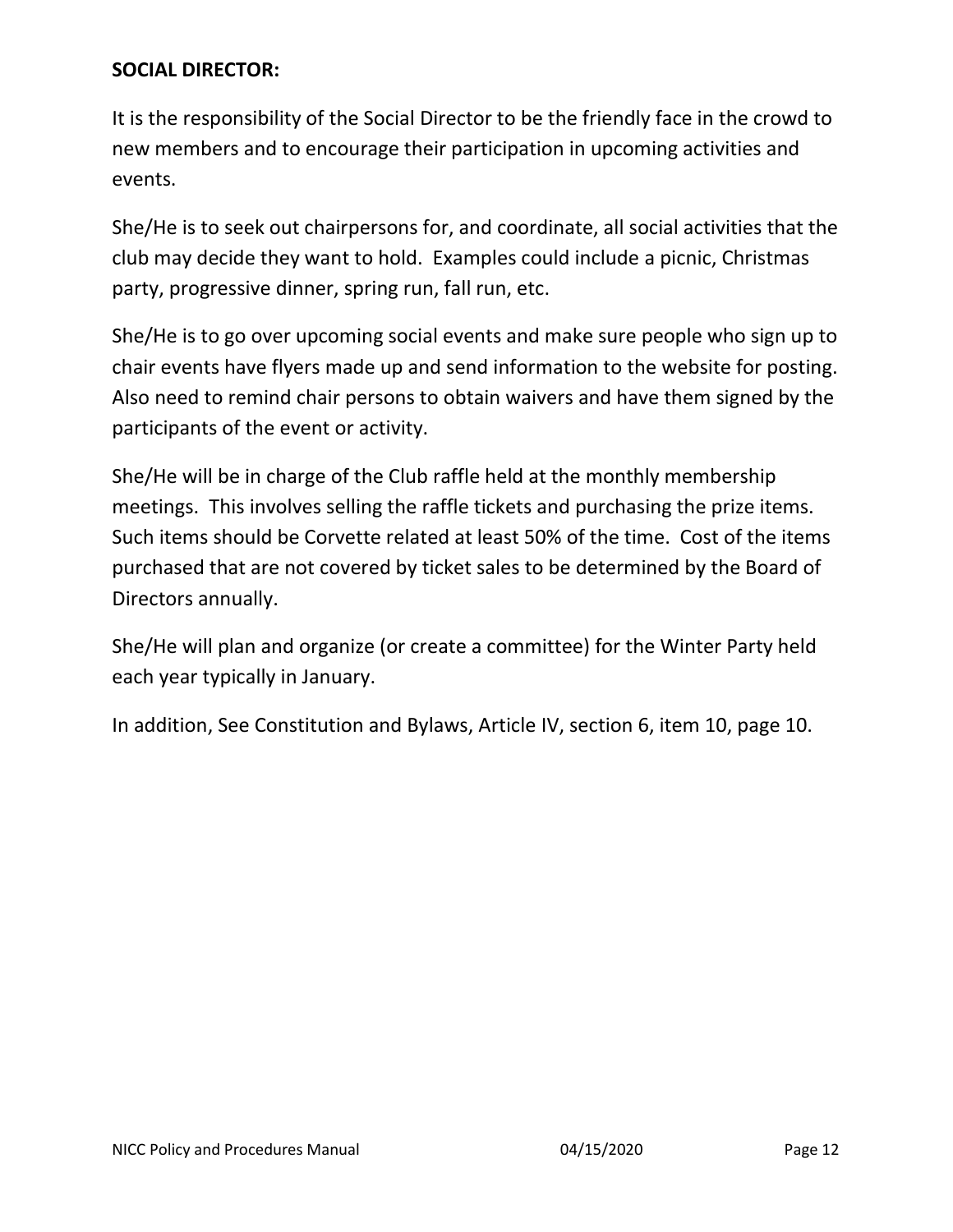## **QUARTERMASTER:**

As Quartermaster, you are responsible for storing and selling miscellaneous Club paraphernalia (NICC, Midwest Region, NCCC, etc.) and should have sample items available for ordering at each monthly business meeting, car show, and miscellaneous activities upon request.

Keep files on purchases for reference and reordering. When sales are made, money is to be turned over to the Treasurer for deposit.

An order blank for Quartermaster items available for purchase, should be put in the Club newsletter at least once a year. Ordering should also be available at each Club meeting.

From Constitution and Bylaws, Article IV, section 6, item 11, page 10:

The Quartermaster shall be responsible for Club merchandise. He/She shall coordinate with appropriate suppliers to ensure that Club members have access to items such as Club jackets, shirts, hats and other Club merchandise. He/She shall have further powers and duties as may be prescribed in the Constitution and Bylaws of the corporation.

-------------------------------------------------------------------------------

### **SUNSHINE CHAIR:**

Sunshine Chair will be responsible for sending cards or flowers suitable for the occasion for (a) new babies, (b) sympathy, (c) wedding, (d) get well. Amount for flowers not to exceed the amount set by the Board. (As of 2019 the amount is \$50.00)

> He/she will notify the membership via Web Master of personal issues presented to him/her by a member who wishes the information be made public.

Constitution and Bylaws, Article IV, section 6, item 16, page 11.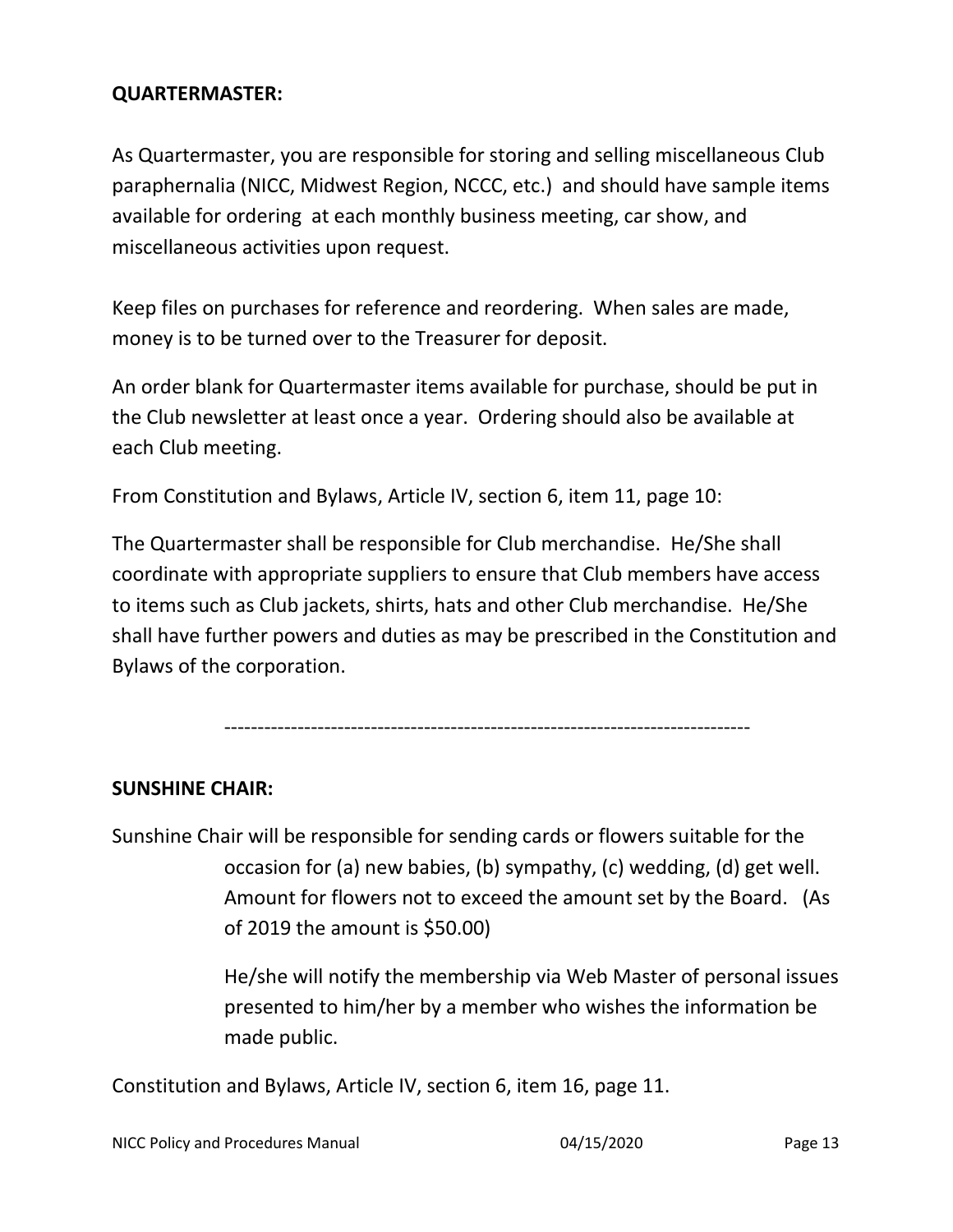# **ADVERTISING DIRECTOR:**

The Advertising Director is responsible for obtaining advertising in the Vette Visions newsletter. The Board of Directors and general membership may make recommendations of companies they have had experience with. This may include automobile parts retailers, automobile repairers, restaurants, etc.

Advertising Director is responsible for obtaining a copy of the intended ad from advertiser and giving it to the Webmaster to be placed in the newsletter and on the website. Then I tell the advertiser to go to the NICC website to check out their ad. He/She must also keep the Webmaster informed of any changes of advertiser information such as non-renewal of an ad.

Advertising Director is responsible for keeping a list of advertisers, contact names, addresses, ad cost and ad expiration date.

Advertisers are to be notified at the beginning of the month (giving them about 30 days notice) that their ad will be expiring and it is time to renew. Include new advertising sign-up form with the notification. He/She may have to contact the renewal advertisers more than once.

-----------------------------------------------------------------------------

### **PUBLIC RELATIONS DIRECTOR:**

The Public Relations Director shall be responsible for assisting the President in securing major sponsorship for the Club as well as organizing the Club's car shows.

Organizing the Club car shows includes finding a location, advertising, trophy purchase and ballot counting.

At each monthly Club meeting be prepared to give a brief report regarding previous and/or future car show activities that our Club is in involved with.

In addition see Constitution and Bylaws Article IV, section 6, item 12, page 10.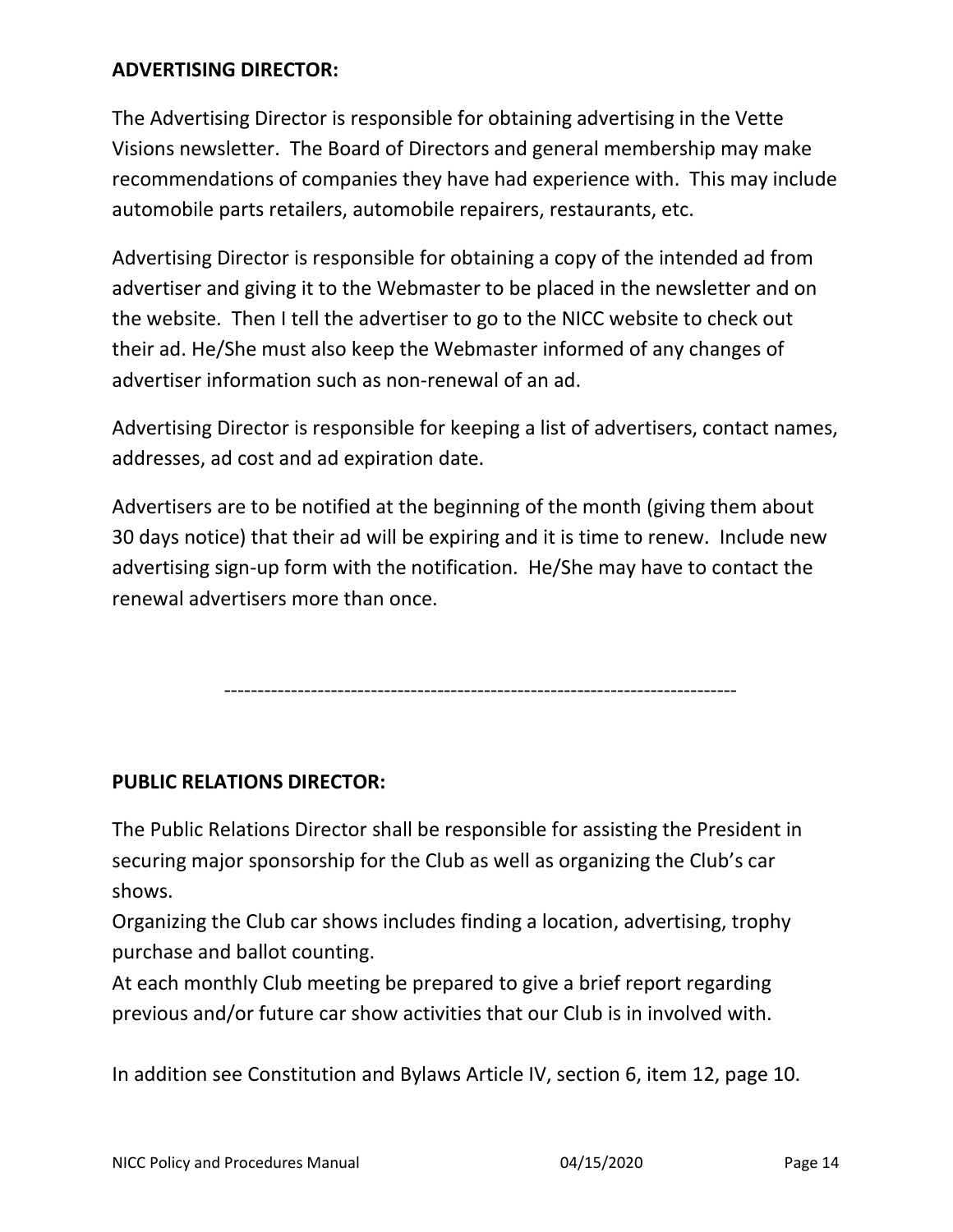## **CHARITY CHAIRPERSON:**

As needed, the President shall appoint an annual Charity Chairperson.

The Charity Chairperson shall work in conjunction with the Board of Directors to determine if any club monies can be made available for distribution to charities.

The President will ask for volunteers to work on the Charity Committee, of which the Charity Chairperson oversees.

The Charity Chairperson will request charitable organization names from the membership to determine where funds should be distributed. The committee is responsible for seeking information on these organizations and determining the distribution amount for each organization. This information is then presented to the membership for approval each November, at the monthly meeting, by the Charity Chairperson.

The Charity Chairperson is responsible for obtaining checks, made payable to each charity, from the treasurer and distributing them to the charities. If possible, hand deliver the donations to the various charities. Charity checks are usually distributed, the first or second week of December. Perhaps invite a representative of a charity to attend a Club meeting to tell members about their organization.

The Charity Chairperson shall be responsible for sending an article to the editor of the Vette Visions newsletter and information to the webmaster explaining what has transpired regarding the donations including thank you letters, presentation pictures, etc.

In addition, see Constitution and Bylaws, Article IV, section 6, item 19, page 11.